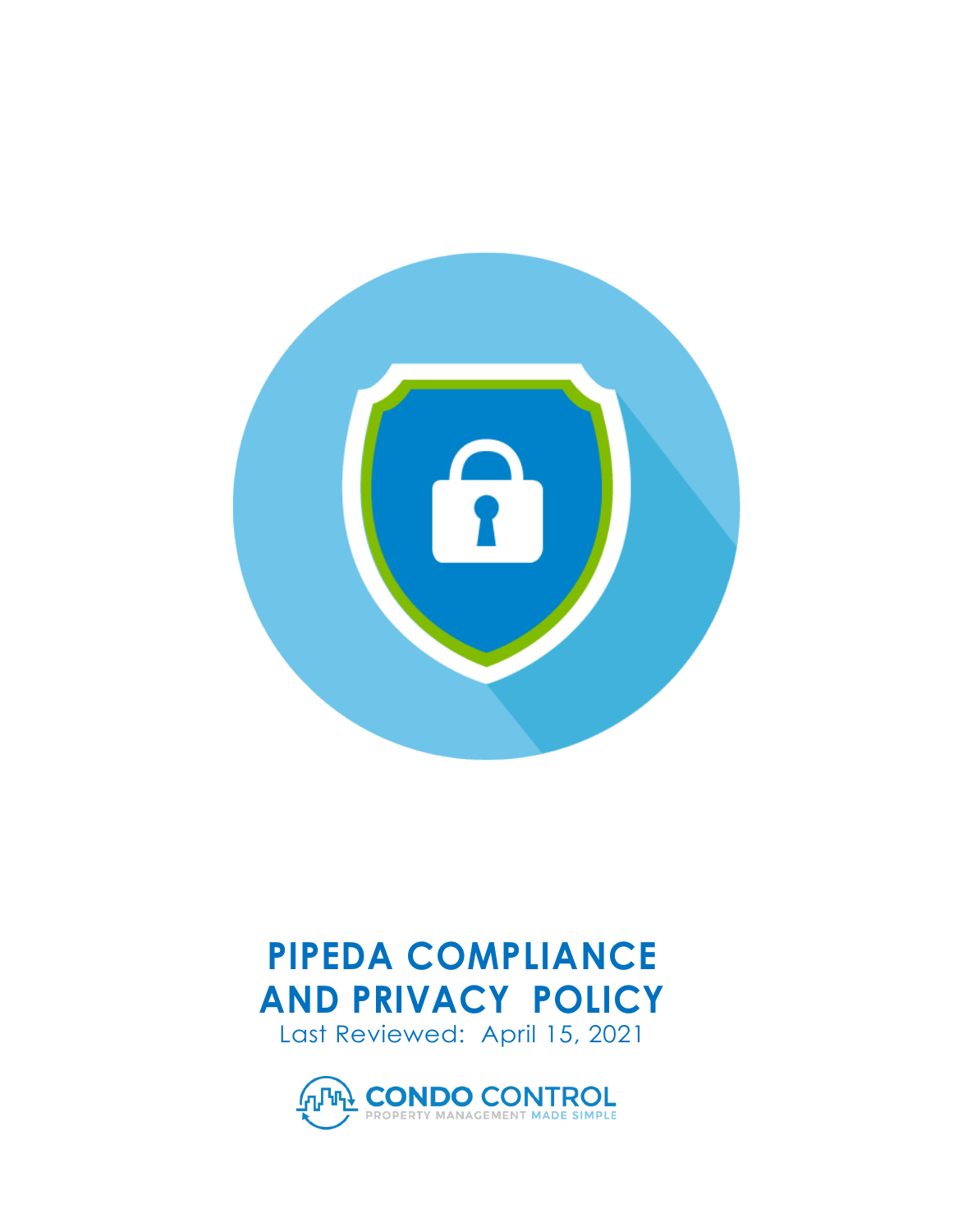# <span id="page-1-0"></span>Contents

| VIEWING AND UPDATING YOUR PERSONAL INFORMATION5 |  |
|-------------------------------------------------|--|
|                                                 |  |
|                                                 |  |
|                                                 |  |
|                                                 |  |
|                                                 |  |
|                                                 |  |
|                                                 |  |

This document outlines our commitment, policies and procedures for safeguarding your personal information and ensuring our compliance with Canadian privacylaw.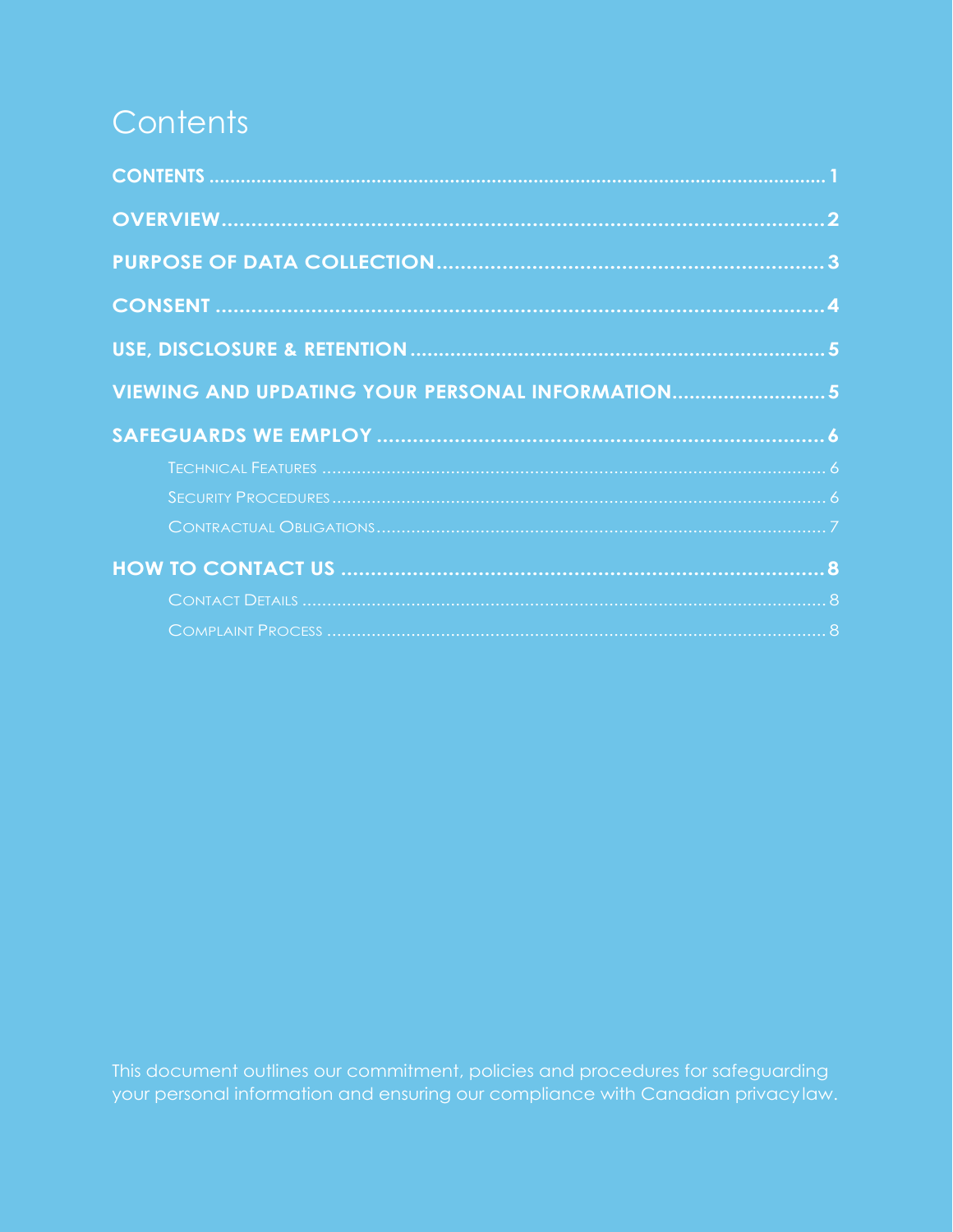<span id="page-2-0"></span>

#### **Overview**

This document outlines our commitment to protecting your privacy and personal information. We understand that privacy is important both to our clients and their owners, and we will take all necessary steps to safeguard the information that you entrust to us. This document outlines our approach to privacy and information security. It outlines how and why we collect personal information, how we protect the information, and the procedures for inquiring or filing a complaint.

This document is also provided to comply with the Canadian privacy legislation, *Personal Information Protection and Electronic Documents Act*, commonly known as PIPEDA.

This policy is reviewed annually and updated as needed. The next review is scheduled to be completed before April 1,2022.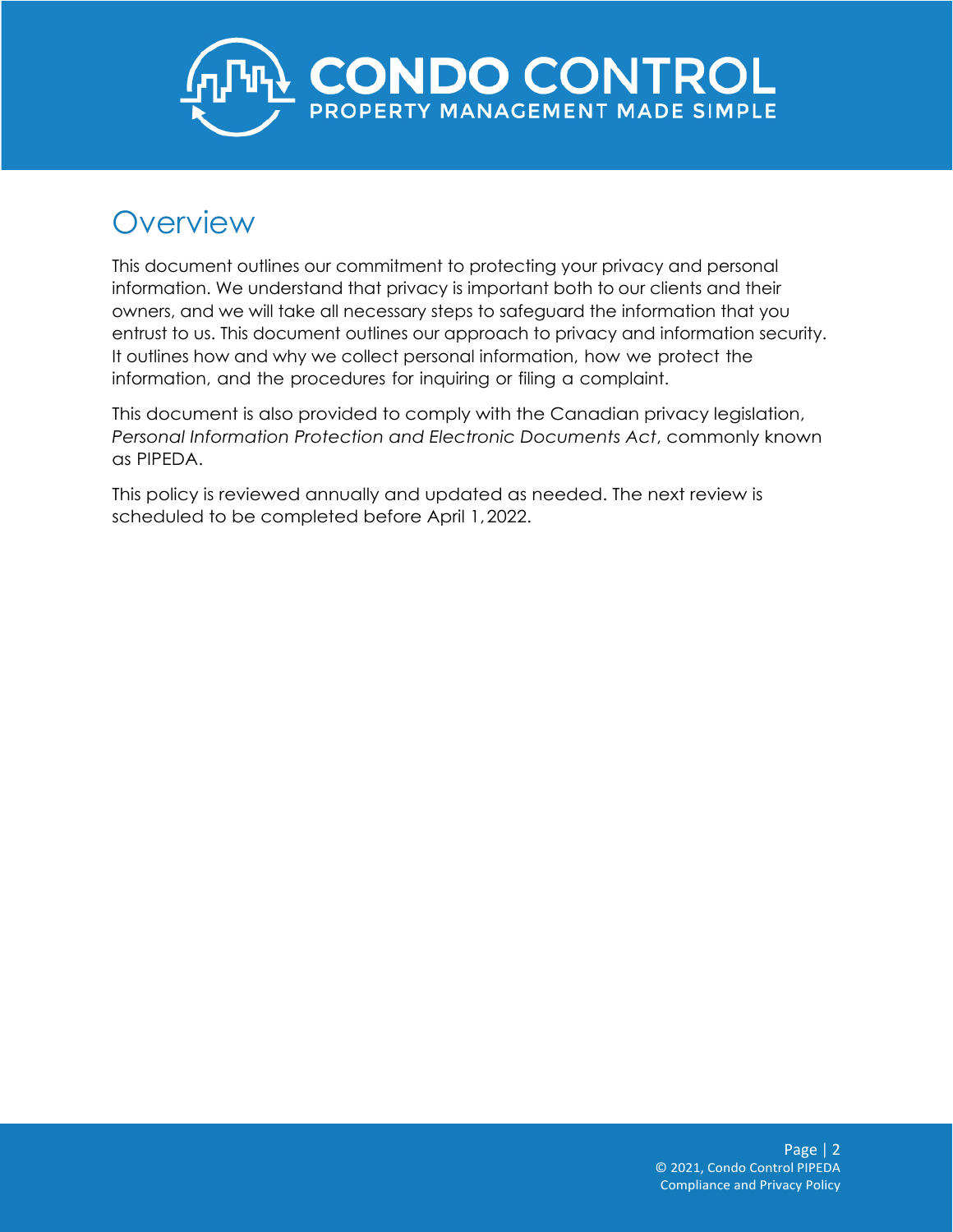## <span id="page-3-0"></span>Purpose of Data Collection

In order to provide a full range of services to our clients, we require access to personal information about the owners and residents of the condominiums which we service. The following table lists the data elements that we collect and how we use the data to provide our service.

In this section, the term "Administrative Users" refers to your board members or property managers.

|                         | <b>Data Element</b>                                   | <b>How It Is Used</b>                                                                                                                                                                                                                                                                                                                                                                                 |
|-------------------------|-------------------------------------------------------|-------------------------------------------------------------------------------------------------------------------------------------------------------------------------------------------------------------------------------------------------------------------------------------------------------------------------------------------------------------------------------------------------------|
| $\mathbf{1}$            | <b>Email Address</b>                                  | Email addresses are used to uniquely identify an individual<br>user of our system and are used when clients log into our<br>system. In addition, email addresses are used to send email<br>notifications when a new document or piece of information is<br>posted.                                                                                                                                    |
| 2                       | Condominium Unit Number                               | Most information in our system is organized by<br>condominium unit number. For example, having this<br>information allows administrative users to easily identify<br>which unit a service request is related to.                                                                                                                                                                                      |
|                         |                                                       | This information is also used to generate mailings when the<br>unit does not have an offsite address.                                                                                                                                                                                                                                                                                                 |
| $\overline{\mathbf{3}}$ | <b>Owner and Tenant</b><br><b>First and Last Name</b> | This information is used by administrative users when they<br>run reports from the system. It is also used so that users can<br>easily identify communication within the system. For<br>example, like #2, it is much easier for a property manager<br>to respond to a service request if they know the name of<br>the person who submitted it (rather than just the email<br>address or unit number). |
| 4                       | <b>Off-site Mailing Address</b><br>(If applicable)    | If the unit is a rental unit and the owner lives off-site, an off-<br>site mailing address is required to generate mailings and<br>address reports.                                                                                                                                                                                                                                                   |
| 5                       | <b>Phone Numbers</b>                                  | Phone numbers are required to make use of Condo<br>Control's reporting features. If phone numbers are not<br>provided, then administrative users will not be able to lookup<br>phone numbers within the system.                                                                                                                                                                                       |
| 6                       | Emergency<br>Contact<br>Information                   | Emergency contact information fields are used so owners<br>and residents can easily supply and update this<br>information.<br>Administrative users can quickly and easily refer to it in the<br>event of an emergency.                                                                                                                                                                                |
| 7                       | Vehicle Information                                   | Vehicle information is used by administrative users for<br>reporting purposes. This information includes make, model,<br>and license plate information for resident vehicles.                                                                                                                                                                                                                         |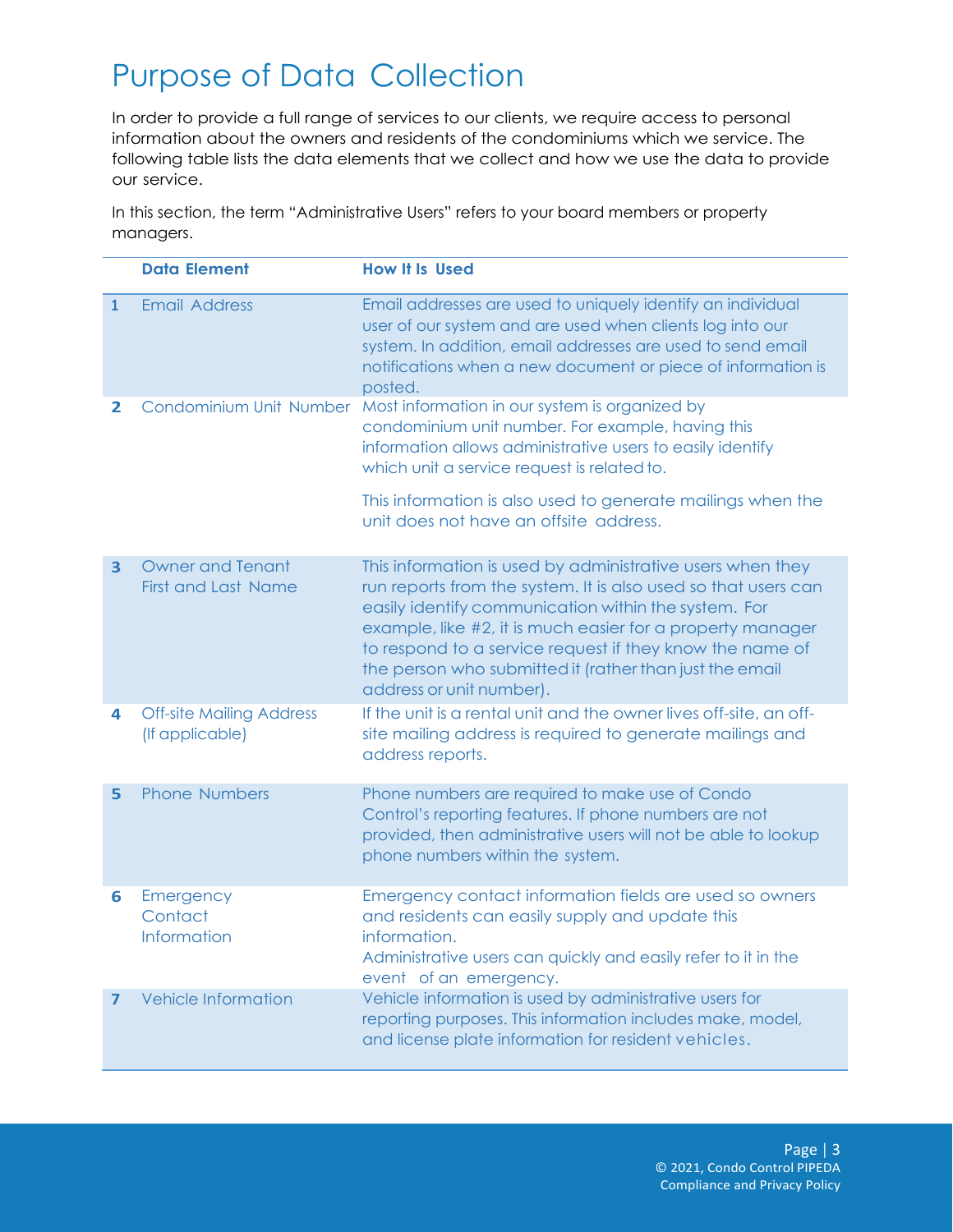

The above information is required of all units, not just the units which use the system, in order to provide full functionality. Many features, like reports, will not provide full and useful information if the entire list of units and owners are not loaded into the system.

# <span id="page-4-0"></span>Consent

Upon commencing service with us, the board turns over current copies of the above personal information so that we may commence providing service. By turning over this information to us, the boards are providing their consent for us to use the information as outlined above.

In cases where owners provide updates to their own information through our online system, the online system explains how the information will be used.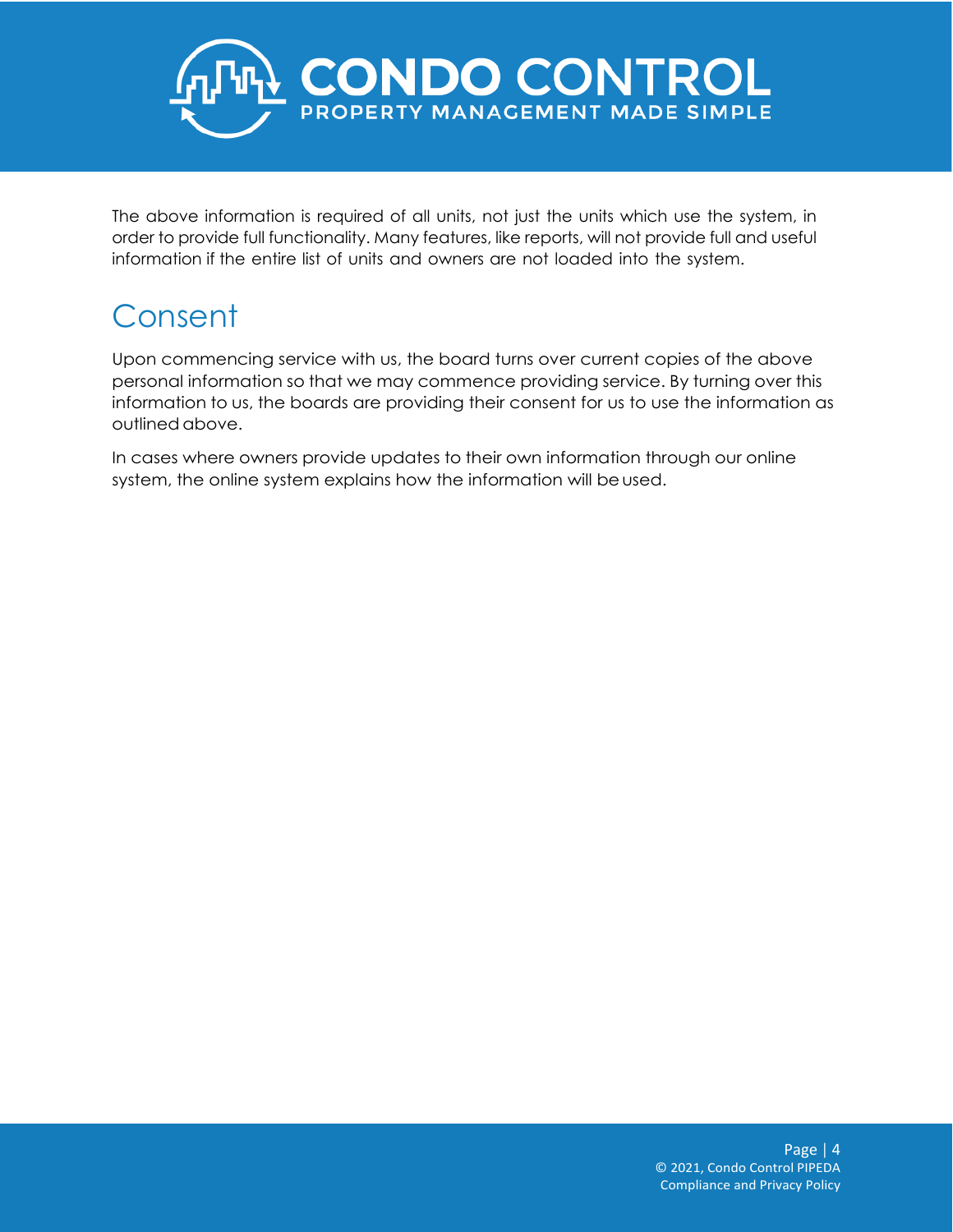<span id="page-5-0"></span>

### Use, Disclosure & Retention

Your information will be used for the purposes outlined above; namely, that it will be provided to your board members, property managers or security guards so that they may carry out the administration of your condominium. (It is important to note that they will already have access to this information anyway; they are simply storing it in Condo Control.) In addition, we will use your information to provide email notifications when new information is available on your website.

Condo Control will never use this information to contact you for marketing or sales purposes, and will only contact you to provide support. For example, if you require assistance using our service and request that we email you or call you.

We will also use your personal information to verify your identity, as required by PIPEDA, when you contact us with a request. For example, if you require us to reset your password, we will ask you to confirm several facts, such as your email address, name, unit number, and so-on.

Other than your board, property managers and security guards, we will never disclose your information to a third party unless we have a suitable contractual agreement in place to protect your information. For more details, see "Sub-Contractor Agreements" under "Safeguards" below.

In addition, personal information is not available to other owners in your condominium. Aside from administrative users (such as board members, property managers and security guards), other owners can see only their own personal information.

We will retain your personal information in our active system only as long as you are an owner of a unit in a condominium which retains our services. If your condominium no longer uses our service, your information will be removed immediately from our active system.

### <span id="page-5-1"></span>Viewing and Updating Your Personal Information

Owners and residents may easily review the personal information we have about them and provide updates by signing into our online service and selecting the "My Account" tab. Per the PIPEDA, owners and residents may also request copies of their personal information via an alternative format. To initiate a request, please use the information in the "How to Contact Us" section of this document. When requesting a copy of your information, you will be required to provide enough information that we can verify your identity as outlined above.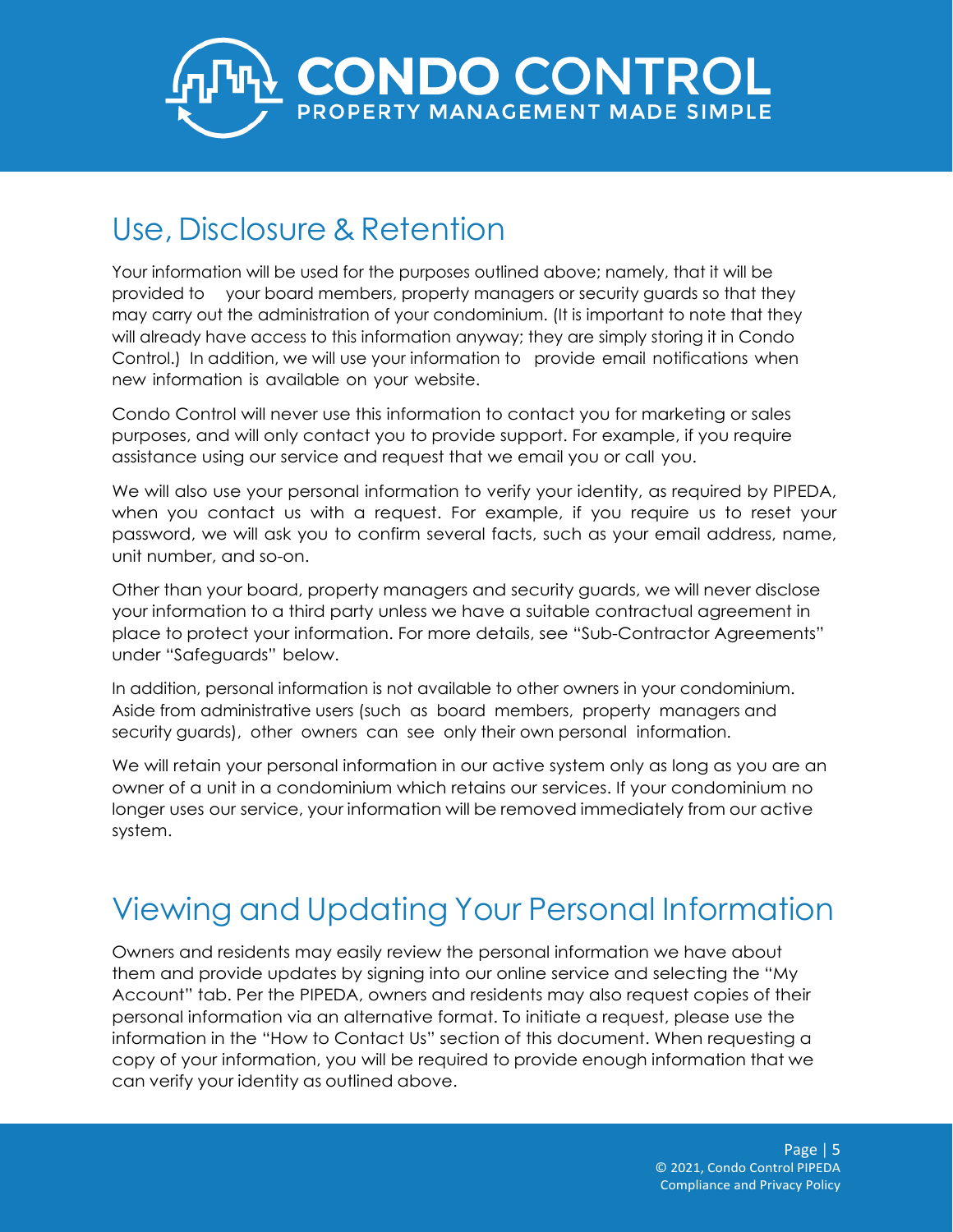

## Safeguards We Employ

We take several precautions to ensure that your data is safeguarded and will remain private. This section explains each step that we take.

#### <span id="page-6-0"></span>Technical Features

- **Encryption.** All data transfers conducted in the normal course of business are encrypted to prevent unauthorized third parties from gaining access to your data. In addition, your account password is stored using a technique called a "one way hash". This means that only you (not even Condo Control employees) knows your password.
- **Firewalls.** All access to the "back end" functions of Condo Control is protected with a firewall to ensure that only authorized individuals haveaccess.
- **Minimum password length and password lockout.** Your Condo Control password must be at least 6 characters long. In addition, we will lock out your account and require you to reset your password if try 5 wrong passwords. This is to prevent unauthorized users from guessing your password.
- **Tracking of IP Addresses.** Whenever an end-user accesses Condo Control, we record their IP address so that we can identify where the request came from. This assists us in the event that a security-related investigation is required.
- **Two-Factor Authentication.** For back-end services used by Condo Control as part of the offering, we enable and use two-factor authentication wherever possible.

#### <span id="page-6-1"></span>Security Procedures

- **Training.** All employees of Condo Control are required to complete training on the PIPEDA to ensure they understand our obligations to protect your information.
- **Limited Access.** Only employees who have a business need are given access to your personal information.
- **Physical Access Control.** Our servers are in a secure data centre facility in downtown Toronto. This location is disclosed only to Condo Control employees. All premises have sufficient physical security measures in place to ensure the confidentiality of your data.
- **SAS 70 Certification.** We use Amazon Web Services (AWS) as a backup hosting provider if our primary servers ever experience a failure. AWS is SAS 70 certified on an annual basis, and this certification is reviewed annually by a third party and ensures that appropriate controls are in place to limit the risk to your information. For full details, visit [http://aws.amazon.com,](http://aws.amazon.com/) and click the "Security" link.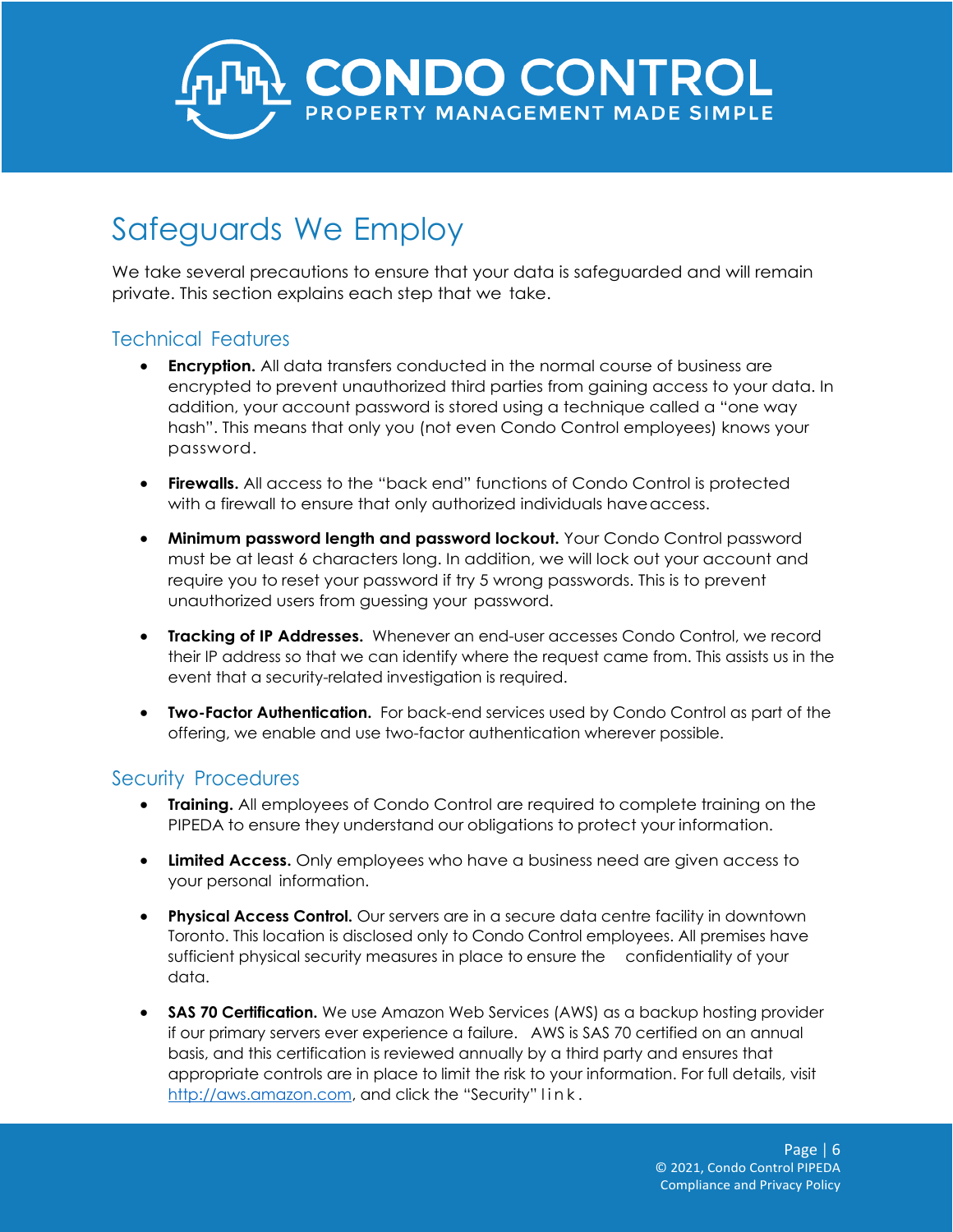

#### Contractual Obligations

- **Client Agreements.** Our standard client agreement, which all clients sign before commencing service, contains a section that outlines our confidentiality obligations to protect their information.
- **Employment Agreements.** Our employees agree to be bound by this policy and adhere to everything contained within it. Failure to comply with this policy is grounds for discipline up to and including termination of employment.
- **Sub-contractor Agreements.** From time to time, we may work with third parties to conduct our business. Third parties will only be given access to personal information if absolutely required, and in these cases, they will be contractually obligated to follow this policy. In addition, we will conduct due diligence to ensure the contractor has sufficient safeguards in place to protect your information.